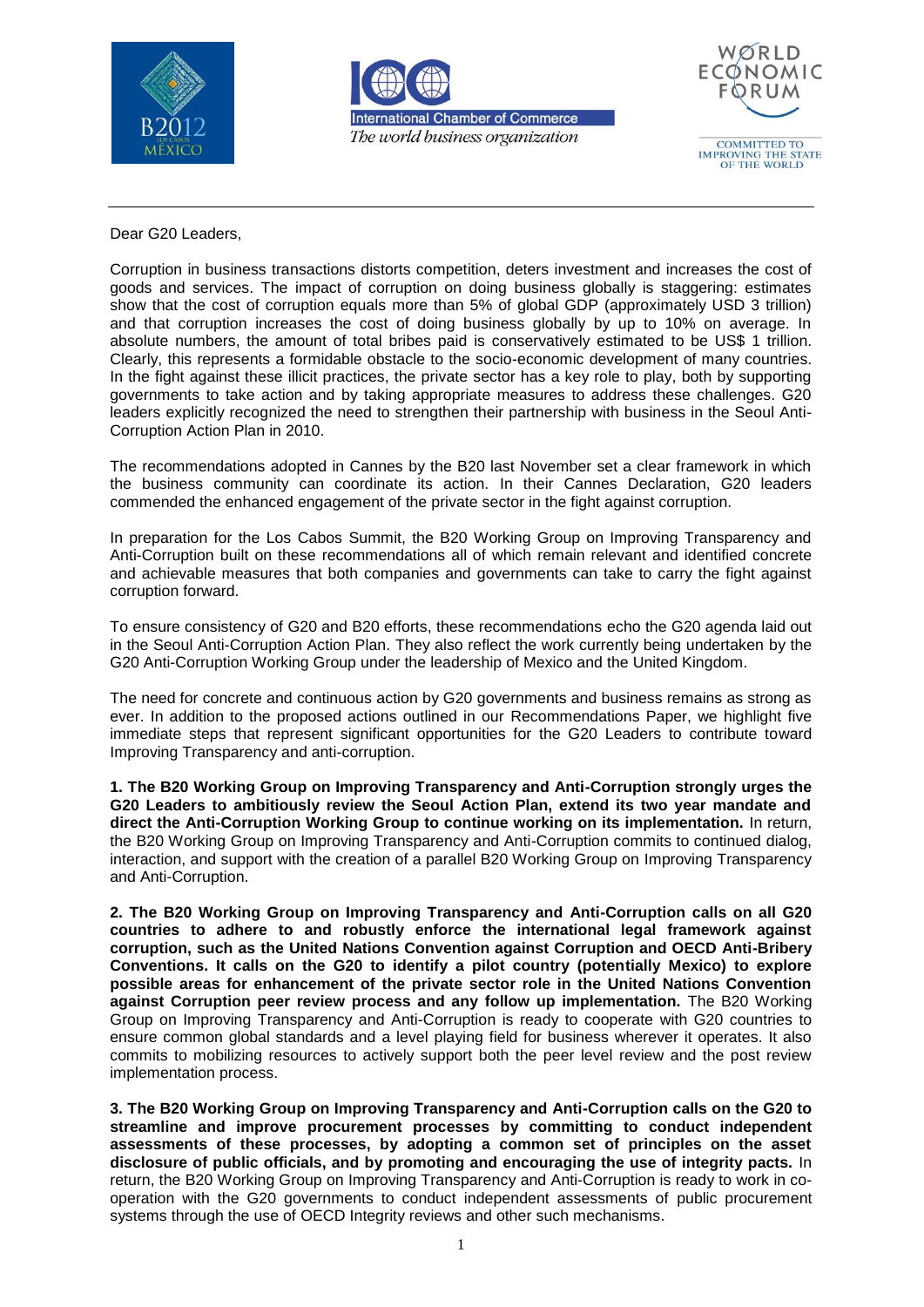





**4. The B20 Working Group on Improving Transparency and Anti-Corruption calls on the G20 to support the further development of Collective Action and Sectoral initiatives and additionally establish appropriate forms of "High Level Reporting Mechanisms" to address allegations of solicitation of bribes by public officials, and endorse the setting up of a pilot project in a country willing to test such mechanisms.** In return, the B20 Working Group on Improving Transparency and Anti-Corruption will increase its participation in Collective Action and Sectoral initiatives and will invite participants in their value chain to join existing Collective Action initiatives in their respective sectors and/or to initiate multi-sector initiatives. The B20 should also select a head of a Collective Action hub charged with designing and developing the central hub that will provide information on existing Collective Action initiatives.

**5. The B20 Working Group on Improving Transparency and Anti-Corruption calls on the G20 to support the development of anti-corruption capacity-building programs tailored to smallmedium enterprises (SMEs) in specific industries.** In return, the B20 Working Group on Improving Transparency and Anti-Corruption commits to working with governments in developing capacity building programs for SMEs

We are now at a moment when the world is looking to the [G20](http://www.ibtimes.com/topics/detail/568/g20/) to make a stronger commitment to work together with the B20 to address the major challenge of corruption that is prevailing in our global economy.

The B20 Working Group on Improving Transparency and Anti-Corruption, with the support of the International Chamber of Commerce and the World Economic Forum, remains committed to lead and facilitate business engagement with G20 leaders at Los Cabos and beyond, to further advance the global anti-corruption agenda.

We appreciate your consideration of our recommendations and look forward to working with the G20 to advance an agenda that is both effective and ensures progress.

Yours sincerely,

(Signed) The Members of the B20 Working Group on Improving Transparency and Anti-Corruption.

**David T. Seaton Ferdinando Beccalli-Falco** 

**Adi B. Godrej Alonso Quintana Kawage** Chairman, **Chairman**, **Chief Operating Officer** The Godrej Group, Godrej Industries Ltd, India Empresas ICA, S.A.B. de C.V. Mexico

**Chang Soo Huh Charles P. Heeter, Jr.** Chairman Chairman Republic of Korea to the OECD (BIAC)

Chairman and Chief Executive Officer President and Chief Executive Officer, Europe Fluor Corporation, USA **and North Asia and Chief Executive Officer**, General Electric, Germany

Federation of Korean Industries (FKI) Business and Industry Advisory Committee